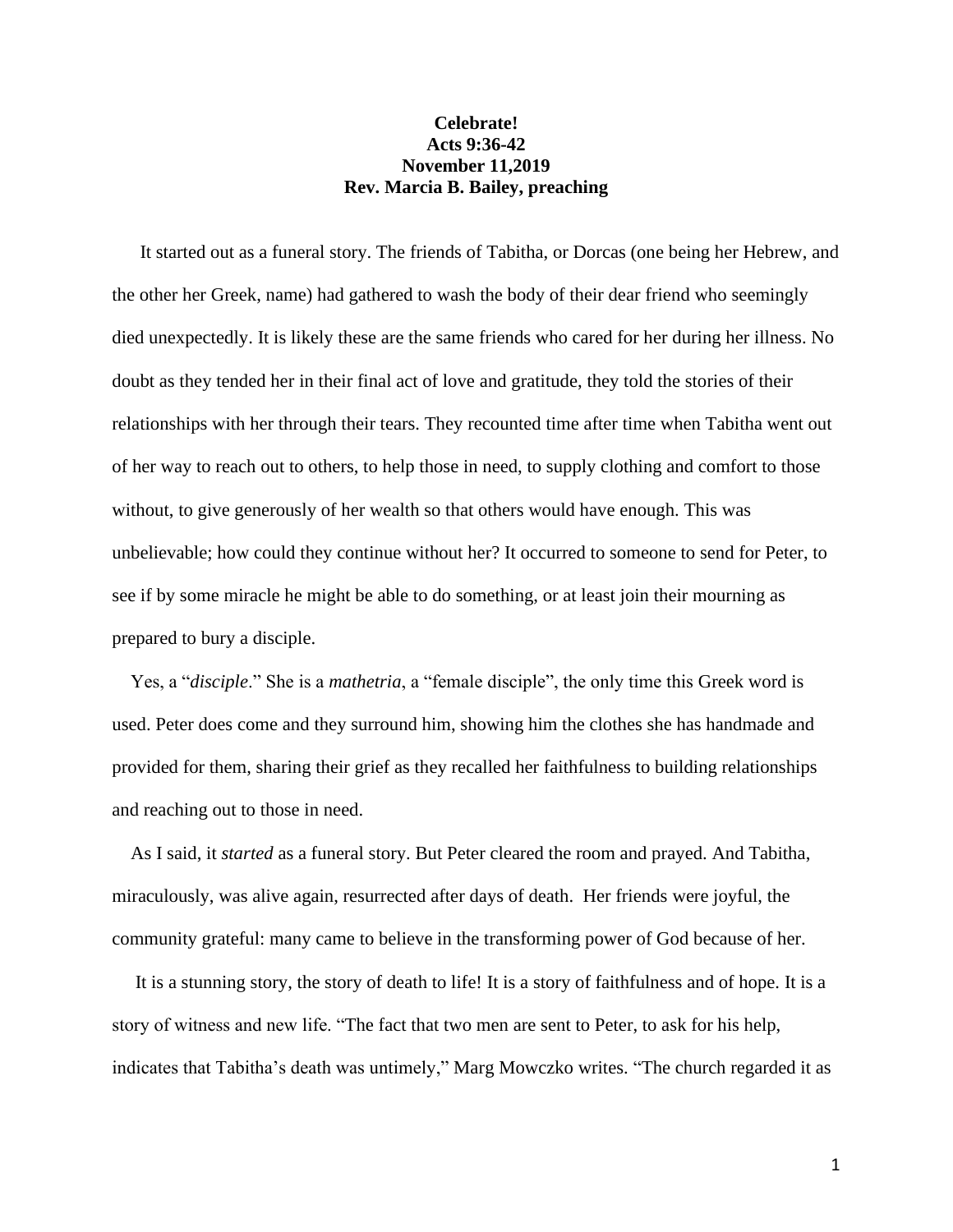a tragedy. If Tabitha had been elderly, it is hard to envisage that the church would have gone to the trouble to fetch Peter from Lydda; the journey there and back would have taken the two men a minimum of two days. Clearly, Tabitha was a valued and vital member of the community, and Peter is persuaded to come to Joppa." [\(https://margmowczko.com/tabitha-dorcas-disciple-acts-](https://margmowczko.com/tabitha-dorcas-disciple-acts-9/)[9/\)](https://margmowczko.com/tabitha-dorcas-disciple-acts-9/)

 And when Peter arrived, they couldn't help but show him their clothes, each with its own story, the story of compassion, of relationship, of hardship accompanied by one who's own life was financially blessed. It was like a living fashion show! They paid tribute to Tabitha's lifechanging contribution to their lives; who she had been, what she had done, had amazing impact on their lives.

We have come this morning to celebrate! You can thank the Stewardship Committee— Corinne Griffiths, Nancy Unruh, Deb Brauner, with the help of Rick and Scott Unruh, for whatever impact our festive look has on *you* today! A year ago, we might have identified a little more strongly with the sadness of this story but today, just a year later, we are celebrating! Celebrating the blessings God has provided this congregation! Celebrating the faithfulness of generations of people who have embodied the gospel and lived in faithfulness for *their* time so that all this would be here for *our* time. We are celebrating the power of discernment and the Voice we have collectedly heard, the risks we have taken, the people we have encountered, the relationships we have made, the hope that we have and the passion we are developing for embodying justice and Jesus in our own time, in this place, in our neighborhood and in the world! Would that people say about *us* what they said about Tabitha when we die! That we used our resources to transform lives, to build relationships, to extend the tangible reach of justice beyond ourselves to those on the margins, to those whom society has discounted, to those whom

2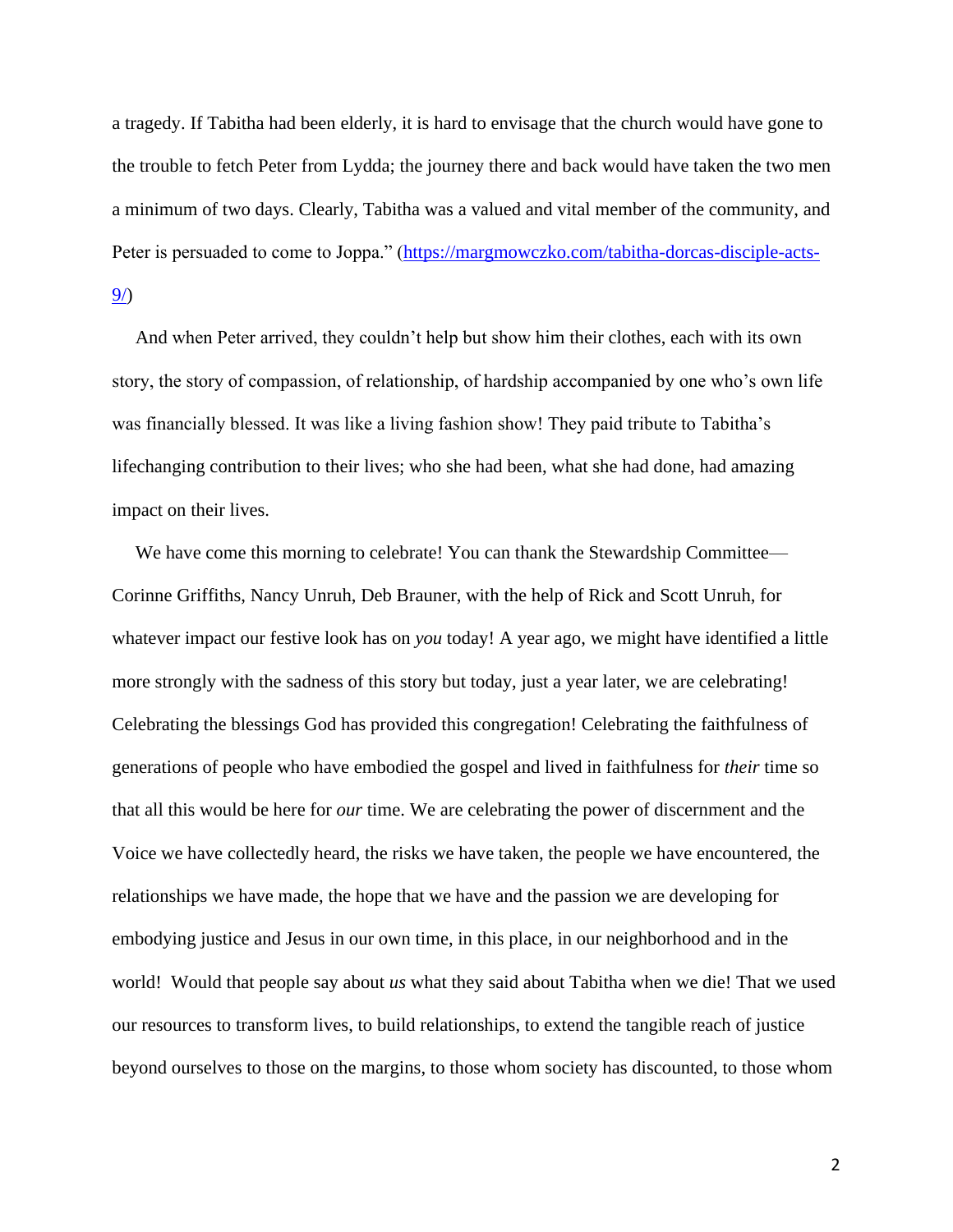Jesus himself would have associated with in order that the loving presence of God might be manifest in our world!

 We are celebrating! The transforming power of God which can and does raise to life those who have died, including us! We are celebrating! The incredible opportunity we have before us to make meaningful, transforming relationships in our community and in the world! We are celebrating all that has happened in us and through us in this past year….as we begin to consider our call and response to the work that lies ahead of us.

 A year ago, we had just completed a series of conversations with Dr. Dwight Lundgren as we debriefed our recent past and prepared to move into an uncertain, but hopeful future. Collectively, you decided to allow the past to be just that, past, and to move with intentionality into the future. Celebrating what has been good and helpful, letting go what is no longer lifegiving and productive, you prepared yourselves to be open to God's Spirit for the way ahead.

 To that end, in Feb we had an envisioning retreat that was strongly supported by nearly everyone in our congregation. We spent an entire day listening for God, reflecting on the biblical text and identifying what we heard and what we felt we were being called to: building relationships with our neighbors, extending our welcome, using music as a medium of connection and praise. And we have spent the last eight months living into this vision.

 Do you remember that I said that I wanted us to do ONE NEW THING in the six months that followed that retreat? *One new thing* was what I asked. Today we are celebrating ALL the things we have done, (and I may be missing a few but here goes):

 We let go of VBS, and instead worked with each other and with businesses and community organizations to host a well-attended, much appreciated Community Summer Fest, introducing

3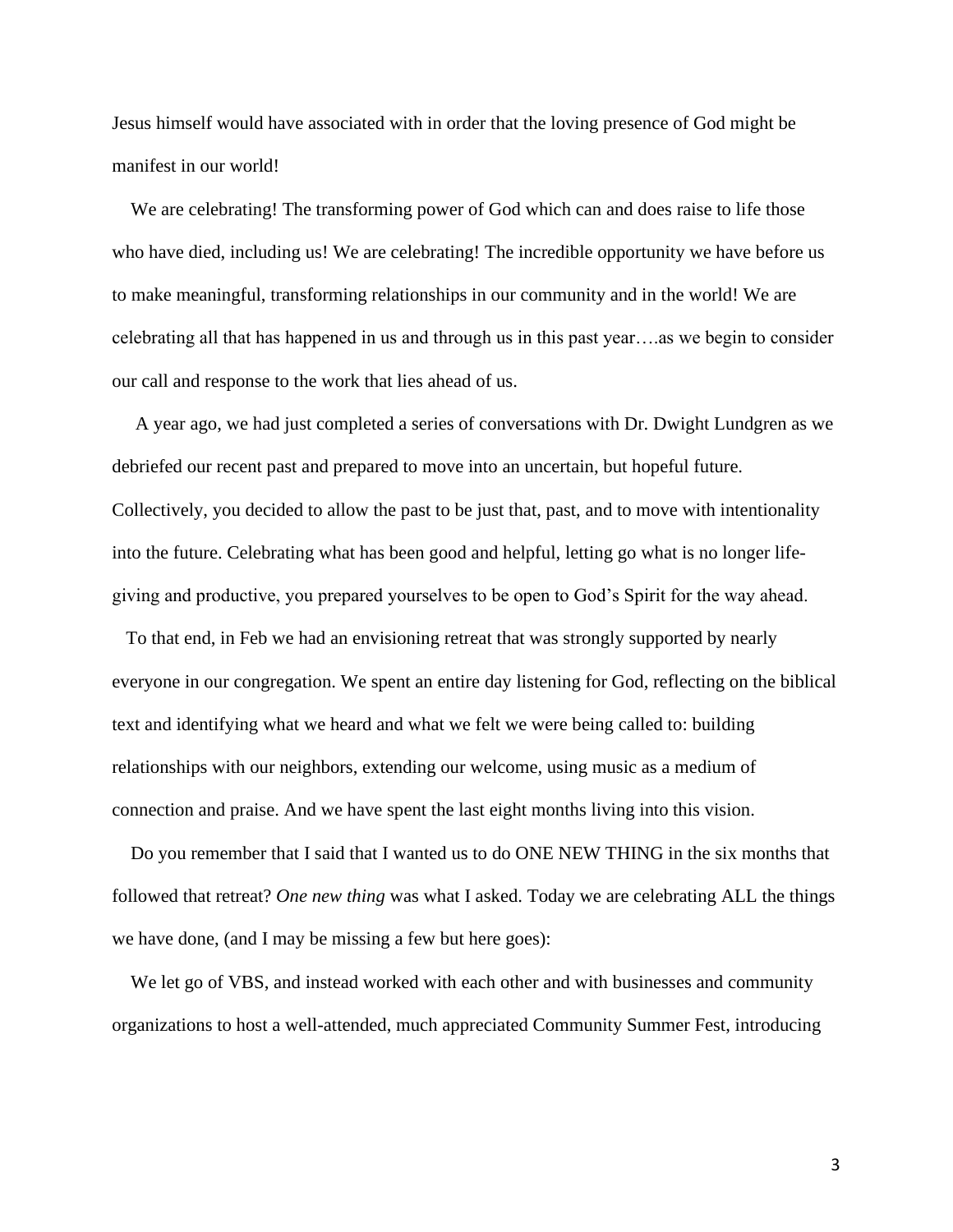ourselves to our neighborhood in new ways, planting seeds for new relationships as we deepened old ones.

 We voted unanimously to become a Welcoming and Affirming congregation and a member of the Association of Welcoming and Affirming Baptists, formalizing and publicizing our affirmation and celebration of LGBTQIA individuals and families in our communities.

 We began monthly Worship in Action experiences where we deepen our connection between what we do on Sunday and who and what we are the rest of the week, making the link between our worship and our work in the world.

 We filled our building, making and deepening relationships with the YWCA, Steel River, CCLU and NA. The Y, Steel River and CCLU each came to worship with us, and additionally we worshipped at the Interfaith Cluster, learning about the work and ministry of each organization and how we might connect to them in the future. Organizations became actual *people* to us; names have *faces* now. And, with the help of the work of Eric Law, we are now beginning to imagine even more risky yet transformative ways of deepening these relationships as the year goes on.

 In addition to worshipping at the Cluster, we worshipped in our yard, in the Grove at Shekel, and beside a swimming pool. We went to a play, and we spent time, both here and in our community, with our small-in-number, but big-in-energy-and-heart, youth—playing miniature golf, creating party bags for kids who can't afford a celebration, playing games, doing a church building scavenger hunt, enjoying a corn maze. At the same time, these talented young people played instruments in worship and participated in worship leadership, offering their gifts to God and to us.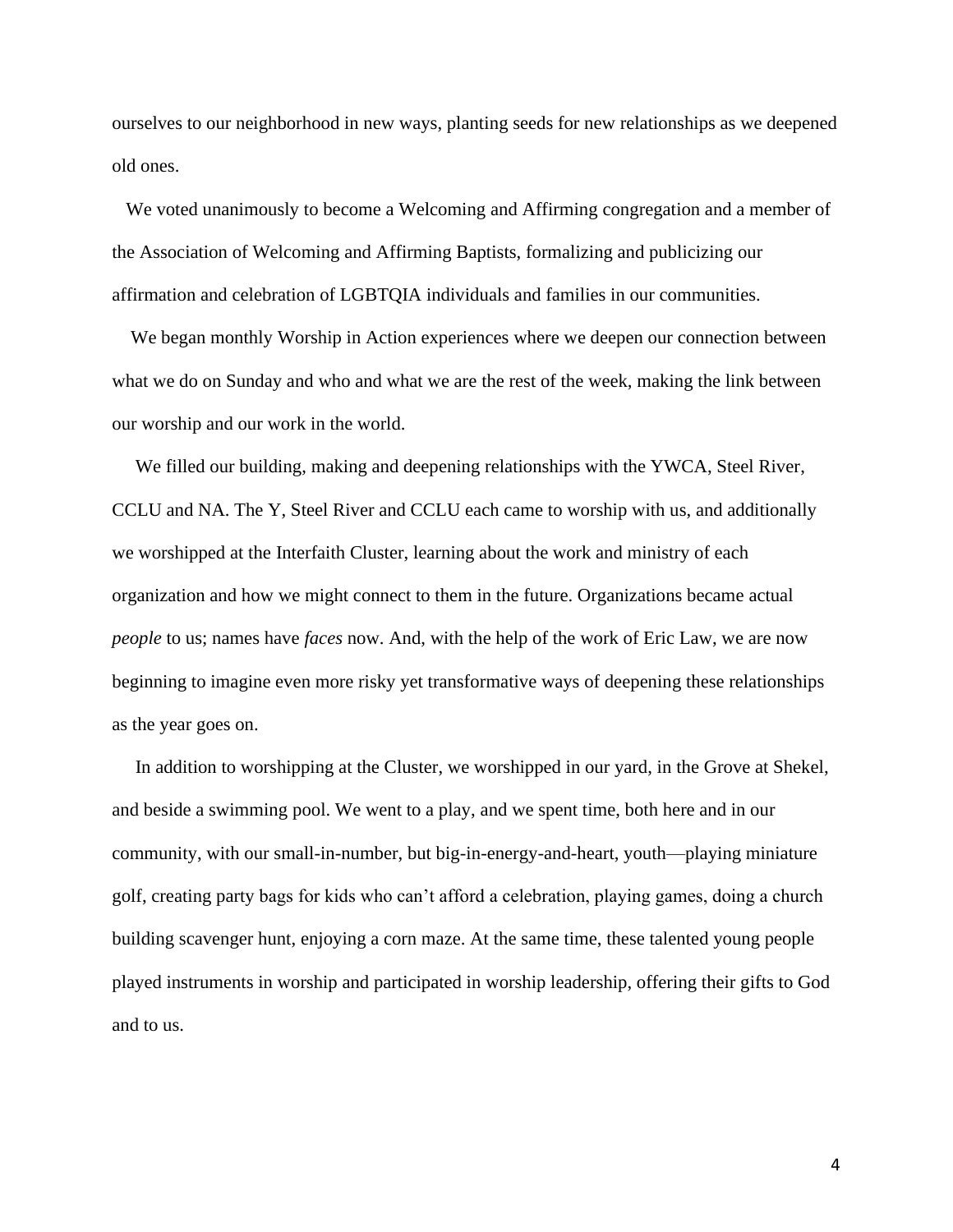Twelve of you have been attending Adult Learning Community, thinking deeply about the resources God has given to us as a people of faithful and how we might reimagine our use of them both internally and externally in order to recirculate the leadership, truth, relationships, money, wellness, time and place God has given us. We wrap up that conversation this week and begin our focus on the biblical narratives for Advent and Christmas next week.

 We participated in the Amazing Raise and we raised a total over \$15,000 together! And you called me as your permanent pastor.

 What did I leave out?! I asked you to do ONE thing! And look at all we have to celebrate! And we have accomplished it all with just about 25-30 people, with very little money in our budget but with generous hands and generous hearts!

 In thinking about the story of Tabitha, Dr. Mitiz Smith reflects, "…there are few people, few disciples of any gender, who would risk their economic status in order to provide for the less privileged. By taking such a risk, our good works and just acts challenge and transcend unjust systems. Many of us first consider how our giving will or will not diminish or increase *our* (emphasis mine) living. We are willing to talk about "dying for Christ" but not risking our living for others."

 "It is the spirit of Tabitha, the Spirit in her, that we hope will take on an immortality among the living. Tabitha used her privilege -- her wealth, just acts and gifts, and prophetic speech -- for the benefit of the less privileged: the widows, indigent, the hungry, depressed, oppressed, marginalized, and penalized."

## [\(http://www.workingpreacher.org/preaching.aspx?commentary\\_id=2814\)](http://www.workingpreacher.org/preaching.aspx?commentary_id=2814).

 So, I ask you, what is our "spirit" today? What is God's Spirit saying to you about the ways in which we can effect change in this place? When the Stewardship Committee was thinking about